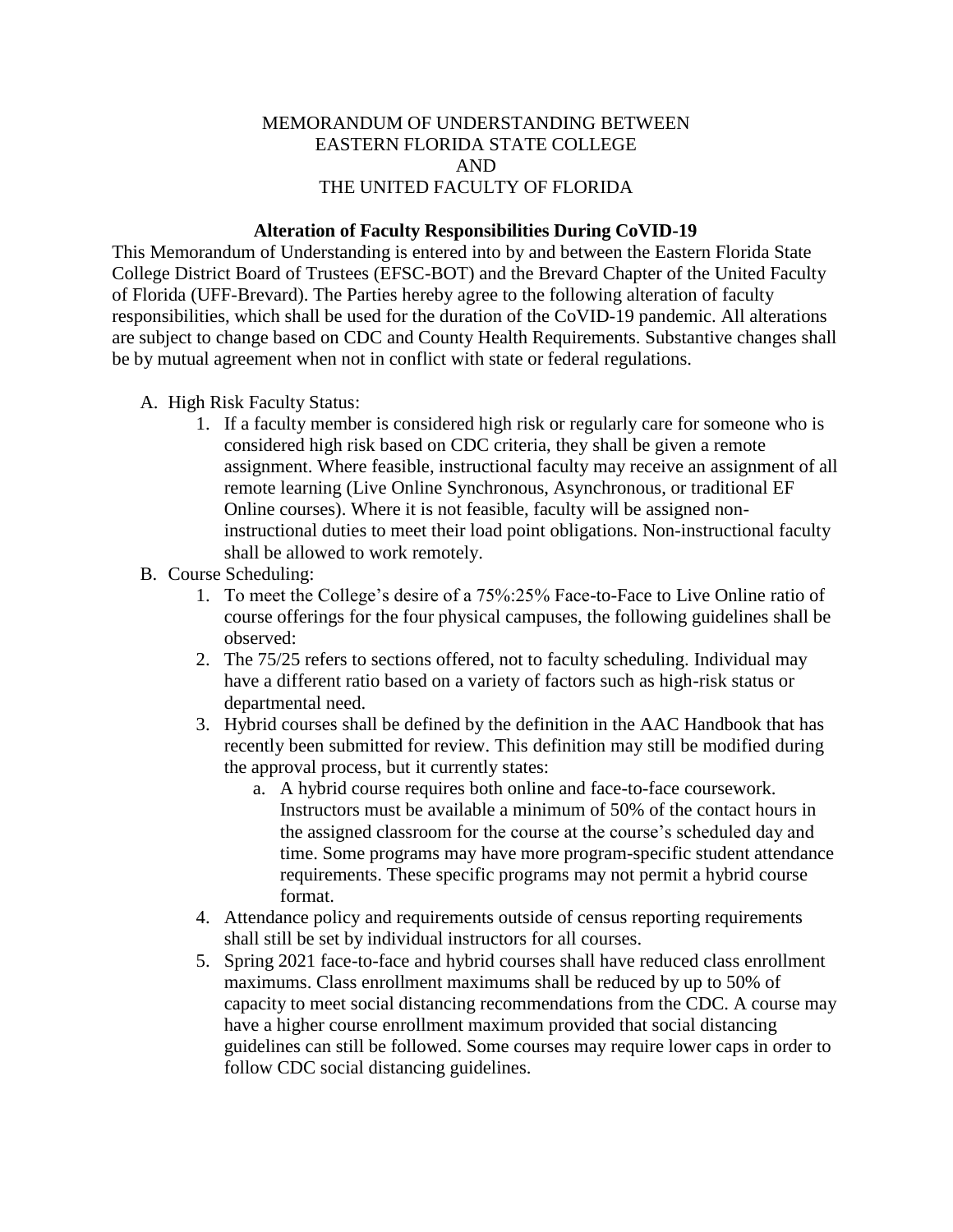- a. Faculty understand that these reduced enrollment maximums may require faculty to take on additional overloads.
- C. Remote Office Hours
	- 1. All faculty will be allowed to conduct remote office hours to meet office hour requirements. Faculty may, at their discretion, offer limited face-to-face office hours by appointment only. Remote office hours may still have set hours of availability to ensure student access and accountability.
- D. COVID-19 Remote Learning Protocol
	- 1. If a student, staff, or faculty member is exposed or tests positive for COVID-19 the next class meeting may be shifted to a remote assignment until contact tracing is completed. Once contact tracing is completed:
		- a. if there is no evidence of community spread, face-to-face instruction shall resume with the exposed / COVID-19 positive student, staff, or faculty member not returning until they are cleared through the College's Return to Campus protocol.
		- b. if there is evidence of the possibility of community spread based on CDC guidelines, the course shall transition to remote learning until the class is cleared through the College's Return to Campus protocol.
	- 2. Any course expected to miss significant face-to-face instruction (more than two weeks) shall be transitioned to a Live Online course (either synchronous or asynchronous, whichever is more appropriate) to allow for consistent instruction to students.
		- a. Courses that must meet face-to-face due to accreditation, legislative, or curriculum reasons shall individually work with the College to develop an emergency plan for transitioning coursework. This includes lab courses or clinical site courses.
	- 3. Faculty have the right of expectation that any student who misses extended periods of time due to COVID-19 shall remain in contact and utilize remote office hours, so they do not fall behind.
	- 4. Faculty shall require documentation to provide any accommodations due to COVID-19 and no accommodation shall be unduly burdensome to the faculty. Faculty members shall work with their campus Associate Provost to determine what accommodations, if any, will be made for each student on a case by case basis.
- E. Classroom, Library, and Public Spacing Cleaning Schedule
	- 1. The College shall create a cleaning schedule that follows CDC guidelines, which includes regular cleaning intervals.
		- a. No faculty shall be held responsible / liable in the event a COVID-19 infection occurs in the course of their regular job duties.
		- b. Faculty shall not be responsible for sanitizing classrooms or libraries except in such cases where it is part of the curriculum of the course.